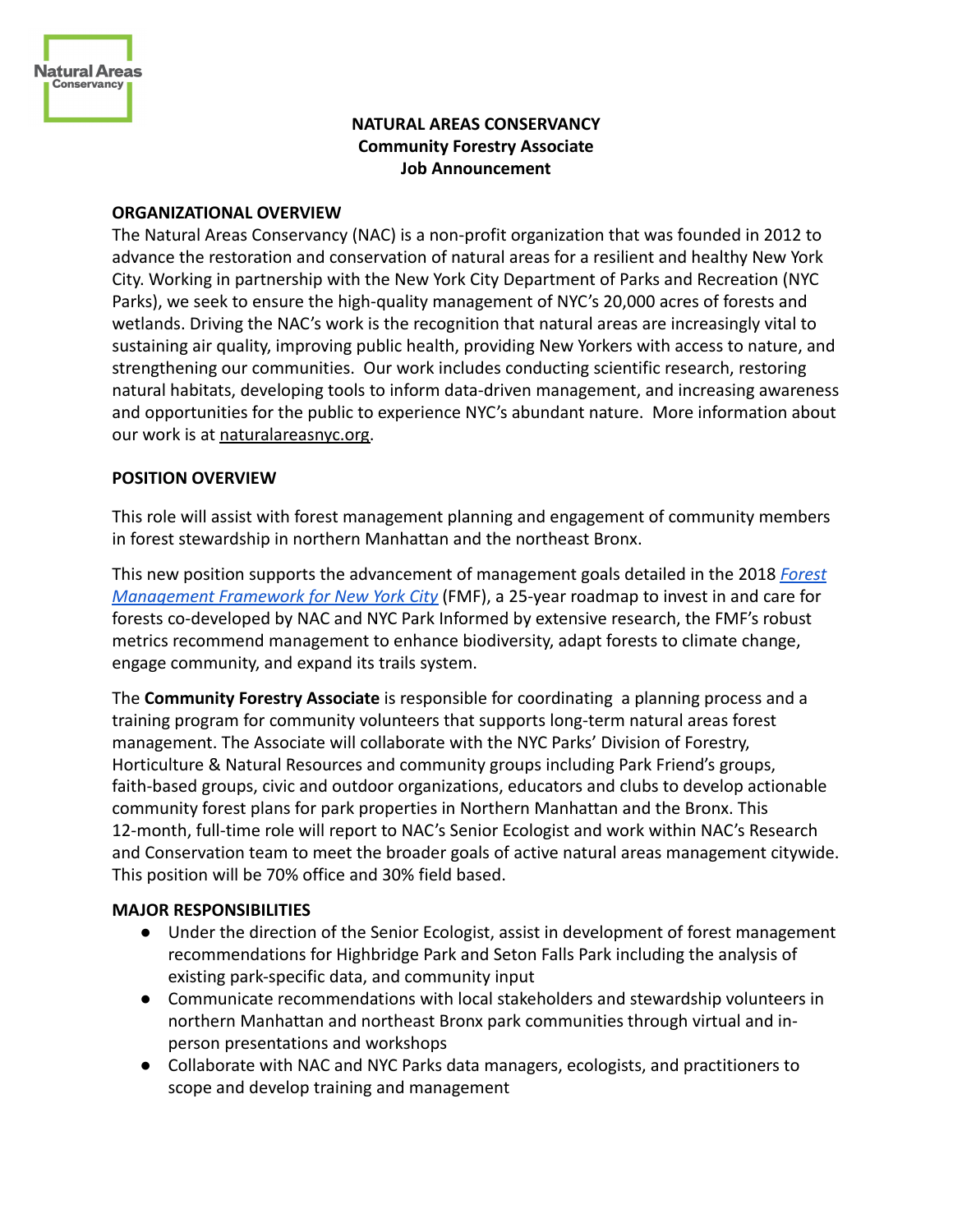

- Facilitate, organize, and lead summer and fall community stewardship events in cooperation with NYC Parks and community leaders
- Create reports and write case studies about community engagement
- Assist in developing training modules

## **REQUIRED SKILLS/QUALIFICATIONS**

**Natural Areas Conservancy** 

> Qualifications required to excel in this position can come from a range of both professional and lived experiences.

- Minimum high school diploma or GED and 3 years experience in land management, parks, or an ecological-related field, OR an Associate Degree or B.S. Degree preferably in biology, ecology, environmental science/studies, social sciences, land use planning, or a related field
- Urban natural area forest management skills and knowledge
- NYC Plant identification skills and knowledge of NYC natural area parkland
- Experience developing and maintaining relationships with community collaborators
- Experience in analytical, problem solving, and organizational skills including quantitative and qualitative data analysis and synthesis of ecological or social data including forest structure, composition, invasive species, social uses in parkland
- Excellent written and verbal communication skills including science communication
- Proficient in ArcGIS
- Proficient in Microsoft Word, Excel, Powerpoint and/or Google Suite
- Ability to work early mornings, evenings, and weekends as needed

## **PREFERRED SKILLS/QUALIFICATIONS:**

- One year of professional experience in project management or community outreach
- A motor vehicle driver's license valid in the State of New York
- Access to a computer with a reliable network connection and a webcam for meetings with supervisors and partners
- Familiarity with forest ecology, ecological plot analysis, and developing and communicating forest management recommendations.
- Fluent in English and Spanish

## **JOB LOCATION:**

NAC staff are currently working in a remote hybrid schedule due to COVID-19. The Community Forestry Associate should be willing to work from a primary office location in Manhattan when needed, and field work reporting locations will be primarily in Manhattan and the Bronx with occasional work in all five boroughs of New York City (Manhattan, Queens, the Bronx, Brooklyn and Staten Island).